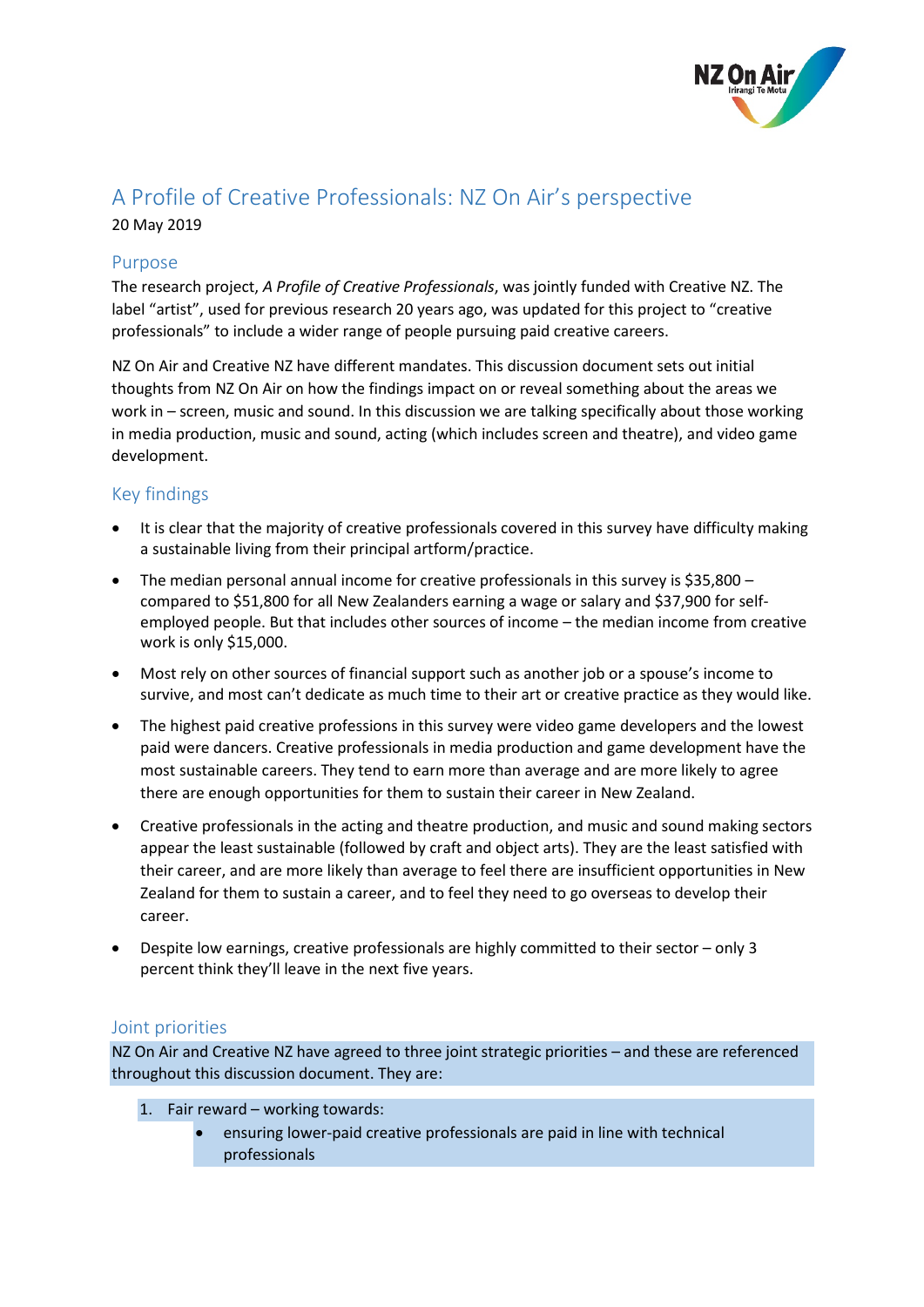- and lifting pay to the point where creative professionals start to feel it is a fair reward for their work.
- 2. Sustainability working to make the careers of mid-career and established creative professionals more sustainable through more continuous creative endeavours.
- 3. Emerging creative professionals working with the sector (including peak bodies and guilds) to find better ways to support creative professionals at the start of their career.

## What does it all mean?

There are a number of issues raised by this research for the sectors we work in. Some are outside of our mandate or ability to change. Some are not.

#### **Fair reward**

Musicians fall into one of the lower earning groups in this survey. However their income today is largely influenced by the royalties paid by global streaming platforms such as Spotify. NZ On Air doesn't directly pay musicians to make music. We contribute towards the costs of recording and promotion of songs and recording projects. However we can look at the interventions we have in place and ask if they are still the right interventions.

The gender pay gap evident in this research is not unique to creative professionals. It is an issue in most sectors. There isn't yet enough clarity from the research about the reasons for the pay gap in our sectors and whether the underlying reasons are the same or different to other sectors. We need to find out more about this, and then consider what levers we have available to address the issue in the sectors we are involved with.

### **Sustainability**

Income levels across the board are, on average, lower than wage and salary earners but comparable to self-employed people. This is understandable as most creative professionals are self-employed - it is a 'gig' economy. <sup>[1](#page-1-0)</sup> However the necessity in most cases of a job outside the creative sector to 'pay the bills' or a spouse/partner earning a stable income, and the overall perception that it is difficult to make a sustainable living in creative professions, may be limiting the diversity of people involved in these art forms.

We see this, for example, in the low number of director/producer/writer roles in the screen sector filled by Asian New Zealanders. In order to create authentically diverse content we need diverse people in the sector, bringing their lived knowledge and perspectives. This research shows Asian New Zealanders involved in the arts felt unsupported to enter their chosen career because, for example, they were "expected to enter a steady profession".

We think the most useful contribution NZ On Air can make is to maintain a clear strategic focus on maximising content production, creating a degree of stability for creative professionals in a highly uncertain world. To achieve this we need to ensure we ourselves are funded adequately, that we balance our investments across different content types, and that we keep our operating costs comparatively low.

<span id="page-1-0"></span><sup>&</sup>lt;sup>1</sup> See also the recently publlished Statistics NZ data on screen industry contractors <http://www.scoop.co.nz/stories/BU1904/S00288/screen-contractors-move-centre-stage.htm>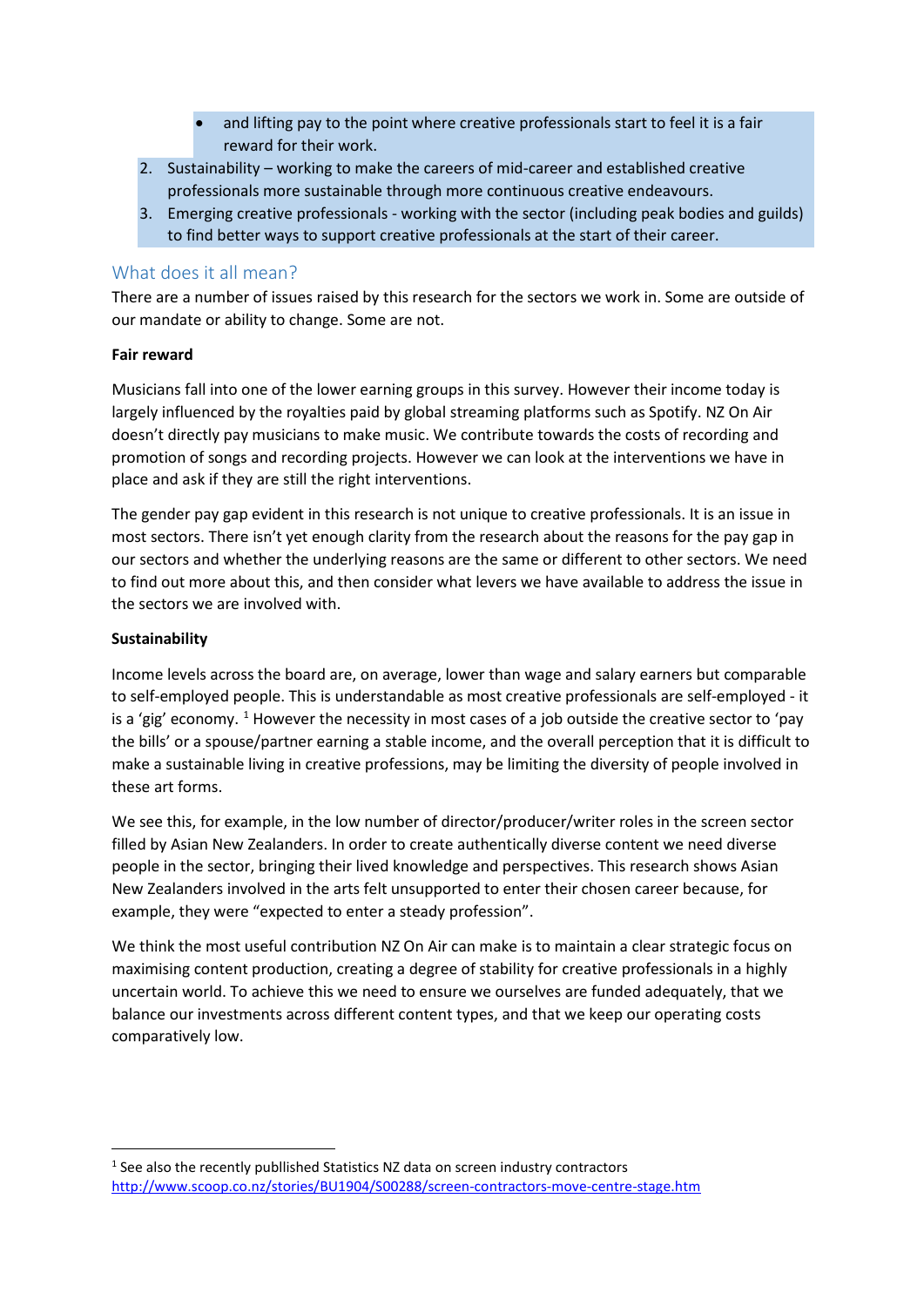### **Emerging creative professionals**

We can also target some investments to content that provides opportunities for newer creatives. We will continue to focus on the emerging professionals who are under-represented on screen and behind the scenes. Our current focus is on talent development pathways for Asian and Pacific creative professionals.

The next section provides the context of what NZ On Air does, and current strategies that may address some of the issues raised.

## What we already do

Our funding through the NZ Media Fund supports quality public media that would otherwise not be made, to serve diverse audiences. In so-doing our funding underpins the media and music sectors by supporting many more projects than the market would provide: these then employ actors, directors, writers, crew, and provide opportunities for musicians and those who record their songs.

Alongside our general funding rounds we issue RFPs to ask for targeted content outcomes, to address observed gaps.

We also support a number of professional development initiatives chosen for strategic reasons. While the fund is finite (\$460,000 annually), by partnering with guilds and professional organisations we can help to grow and improve workforce skills and diversity.

Here are some of our recent interventions in the past year:

- An initiative to find drama content specifically created by emerging Asian and Pacific storytellers. Projects must be led or co-led by personnel reflecting the Pacific or Asian cultures depicted within the content.
- A collaboration with the NZ Film Commission for a feature-length, prime-time drama to screen on TVNZ telling a Pacific or Asian story. The team must have Pacific or Asian individuals in at least two of the three key creative roles of writer, producer and director.
- A multi-year initiative with the Directors and Editors Guild to mentor new television drama directors, with a specific emphasis on bringing more women directors through.
- A specific New Music Singles funding round for songs from Pacific artists.
- Support for song writing masterclass SongHubs, which pairs emerging music artists with internationally successful writers to create chart topping music. A SongHubs just for women was held for the first time in 2018.
- A range of music workshop and seminar opportunities that we support including NZ Music Producers Series, Going Global conference, Music Managers Forums (MMF) seminar series, You're the Future of Music.
- Our Diversity report, coming into its  $4<sup>th</sup>$  year, monitors diversity of people in key roles in screen production (on funded projects) and funded music artists.

# What more can we do?

There are some areas where we need more information in order to consider what more, if anything, we can do. There are other areas where we could increase support but this would be at the expense of the amount of funded production. We will continue to balance these competing tensions carefully.